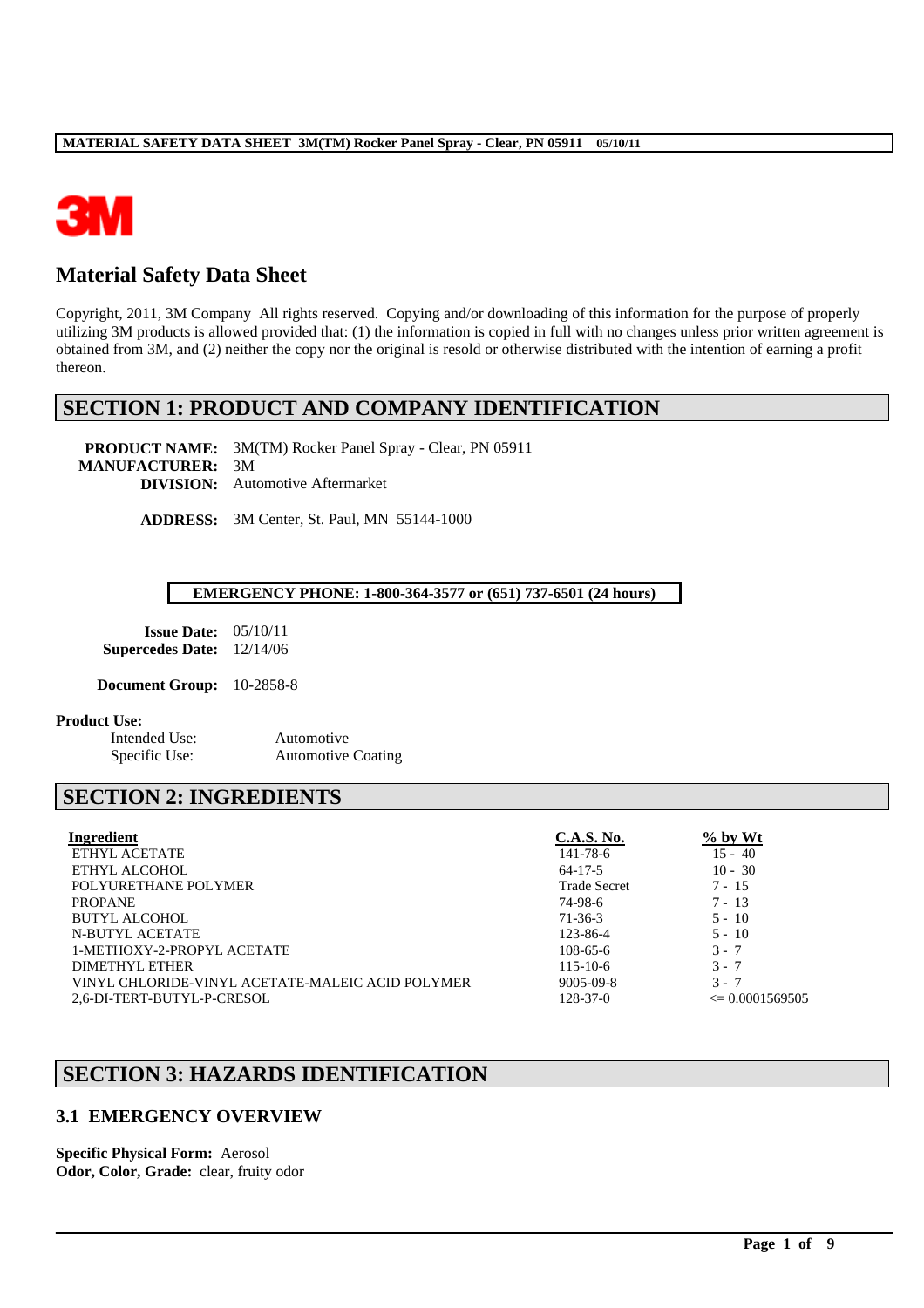#### **General Physical Form:** Liquid

**Immediate health, physical, and environmental hazards:** Closed containers exposed to heat from fire may build pressure and explode. Extremely flammable liquid and vapor. Aerosol container contains flammable material under pressure. Contains a chemical or chemicals which can cause cancer. May cause target organ effects. Contains a chemical or chemicals which can cause birth defects or other reproductive harm.

## **3.2 POTENTIAL HEALTH EFFECTS**

#### **Eye Contact:**

Moderate Eye Irritation: Signs/symptoms may include redness, swelling, pain, tearing, and blurred or hazy vision.

#### **Skin Contact:**

Mild Skin Irritation: Signs/symptoms may include localized redness, swelling, and itching.

May be absorbed through skin and cause target organ effects.

#### **Inhalation:**

Intentional concentration and inhalation may be harmful or fatal.

Respiratory Tract Irritation: Signs/symptoms may include cough, sneezing, nasal discharge, headache, hoarseness, and nose and throat pain.

Cardiac Sensitization: Signs/symptoms may include irregular heartbeat (arrhythmia), faintness, chest pain, and may be fatal.

Single exposure, above recommended guidelines, may cause: Simple Asphyxiation: Signs/symptoms may include increased heart rate, rapid respirations, drowsiness, headache, incoordination, altered judgement, nausea, vomiting, lethargy, seizures, coma, and may be fatal.

May be absorbed following inhalation and cause target organ effects.

#### **Ingestion:**

Gastrointestinal Irritation: Signs/symptoms may include abdominal pain, stomach upset, nausea, vomiting and diarrhea.

May be absorbed following ingestion and cause target organ effects.

#### **Target Organ Effects:**

Central Nervous System (CNS) Depression: Signs/symptoms may include headache, dizziness, drowsiness, incoordination, nausea, slowed reaction time, slurred speech, giddiness, and unconsciousness.

Prolonged or repeated exposure may cause:

Liver Effects: Signs/symptoms may include loss of appetite, weight loss, fatigue, weakness, abdominal tenderness and jaundice.

Dermal Effects: Signs/symptoms may include localized redness, itching, drying and cracking of skin.

Auditory Effects: Signs/symptoms may include hearing impairment, balance dysfunction and ringing in the ears.

Contains a chemical or chemicals which can cause birth defects or other reproductive harm.

#### **Carcinogenicity:**

Contains a chemical or chemicals which can cause cancer.

NOTE: This product contains ethanol. In IARC published Monograph No. 44, entitled, "Alcohol Drinking", the carcinogenicity of ethanol was determined based on chronic exposure to ethanol through human consumption of alcoholic beverages. This is not an expected effect during the foreseeable use of this product.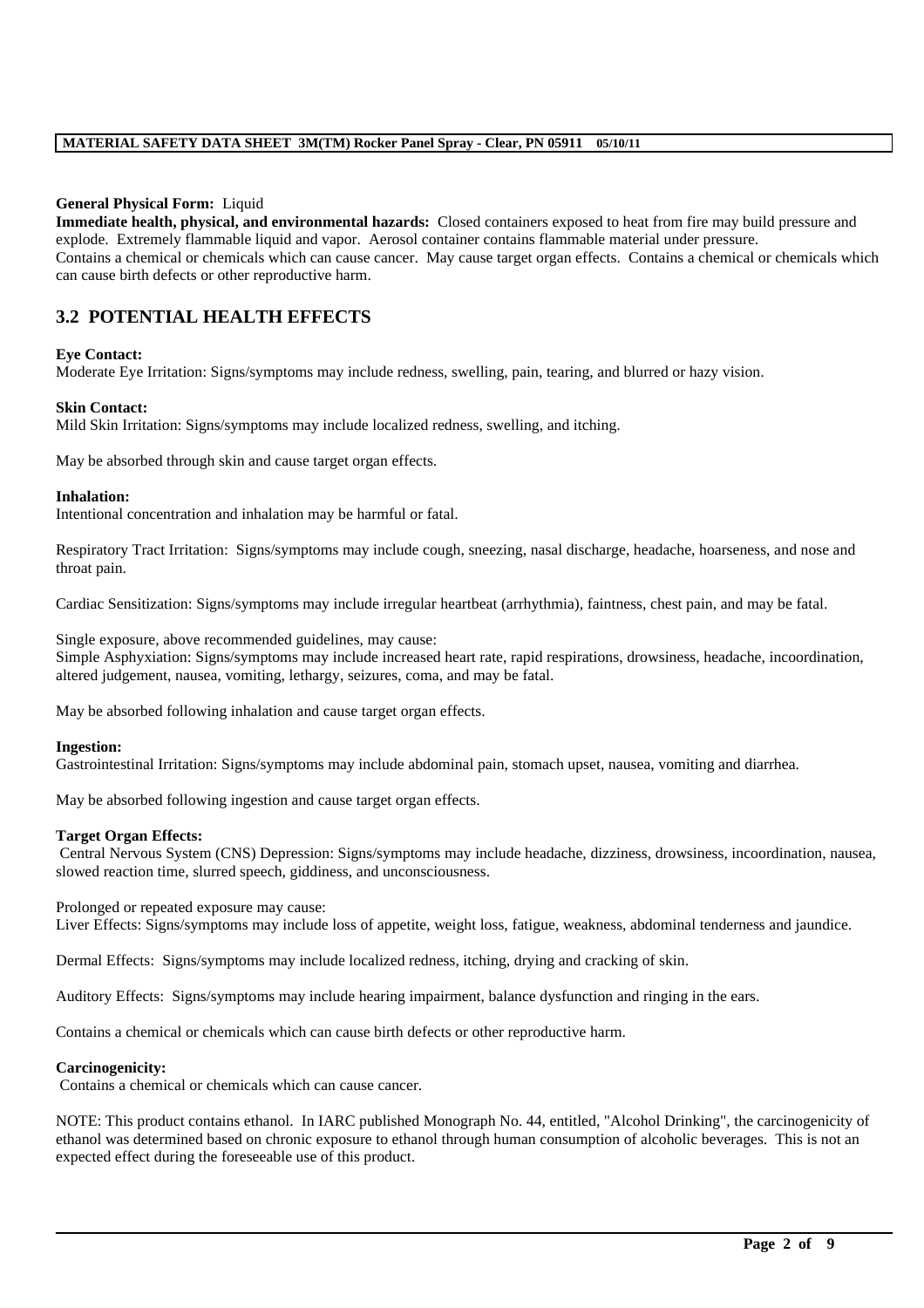| Ingredient    |  |  |
|---------------|--|--|
| ETHYL ALCOHOI |  |  |

**IC.A.S. No. Class Description Regulation**<br> **C.A.17-5 C.A. L.C.Arcinogenic to Internation** Grp. 1: Carcinogenic to humans

International Agency for Research on Cancer

# **SECTION 4: FIRST AID MEASURES**

## **4.1 FIRST AID PROCEDURES**

The following first aid recommendations are based on an assumption that appropriate personal and industrial hygiene practices are followed.

**Eye Contact:** Flush eyes with large amounts of water. If signs/symptoms persist, get medical attention. **Skin Contact:** Wash affected area with soap and water. If signs/symptoms develop, get medical attention. Inhalation: Remove person to fresh air. Get immediate medical attention. **If Swallowed:** Do not induce vomiting unless instructed to do so by medical personnel. Give victim two glasses of water. Never give anything by mouth to an unconscious person. Get medical attention.

## **4.2 NOTE TO PHYSICIANS**

Exposure may increase myocardial irritability. Do not administer sympathomimetic drugs unless absolutely necessary.

# **SECTION 5: FIRE FIGHTING MEASURES**

## **5.1 FLAMMABLE PROPERTIES**

**Autoignition temperature** *No Data Available* **Flash Point** -156 ºF [*Details:* Flammable gas] **Flammable Limits(LEL)** 2.30 % **Flammable Limits(UEL)** 26.70 % **OSHA Flammability Classification:** Class IA Flammable Liquid

## **5.2 EXTINGUISHING MEDIA**

Use fire extinguishers with class B extinguishing agents (e.g., dry chemical, carbon dioxide).

## **5.3 PROTECTION OF FIRE FIGHTERS**

**Special Fire Fighting Procedures:** Wear full protective equipment (Bunker Gear) and a self-contained breathing apparatus  $(SCBA)$ .

**Unusual Fire and Explosion Hazards:** Closed containers exposed to heat from fire may build pressure and explode. Extremely flammable liquid and vapor. Aerosol container contains flammable material under pressure.

**Note: See STABILITY AND REACTIVITY (SECTION 10) for hazardous combustion and thermal decomposition information.**

# **SECTION 6: ACCIDENTAL RELEASE MEASURES**

#### **6.1. Personal precautions, protective equipment and emergency procedures**

If possible, seal leaking container. Place leaking containers in a well-ventilated area, preferably an operating exhaust hood, or if necessary outdoors on an impermeable surface until appropriate packaging for the leaking container or its contents is available. Evacuate unprotected and untrained personnel from hazard area. The spill should be cleaned up by qualified personnel. Remove all ignition sources such as flames, smoking materials, and electrical spark sources. Use only non-sparking tools. Ventilate the area with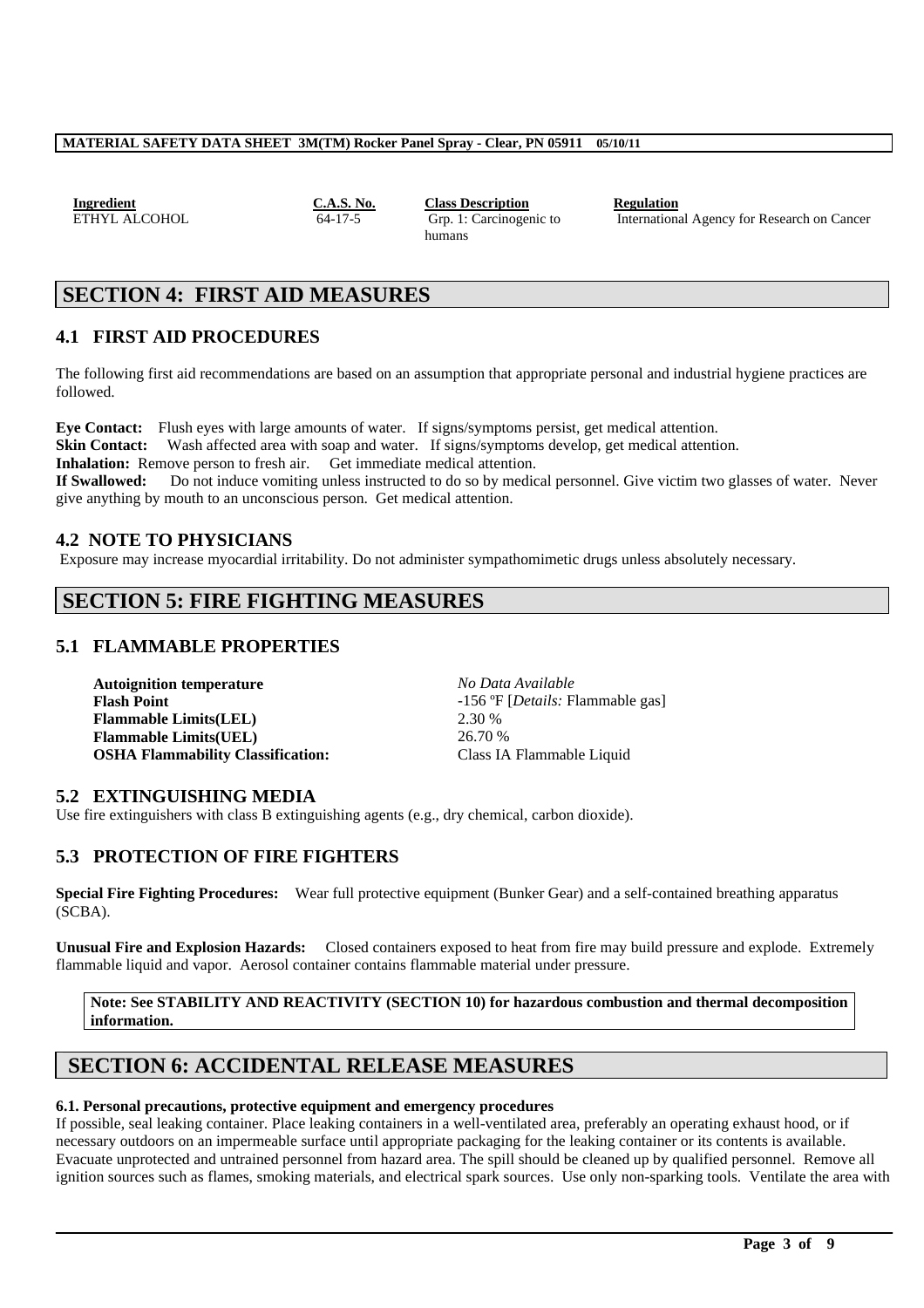fresh air. For large spill, or spills in confined spaces, provide mechanical ventilation to disperse or exhaust vapors, in accordance with good industrial hygiene practice. Warning! A motor could be an ignition source and could cause flammable gases or vapors in the spill area to burn or explode. Remember, adding an absorbent material does not remove a toxic, corrosivity or flammability hazard.

#### **6.2. Environmental precautions**

Place in a metal container approved for transportation by appropriate authorities. Dispose of collected material as soon as possible.

#### **Clean-up methods**

Refer to other sections of this MSDS for information regarding physical and health hazards, respiratory protection, ventilation, and personal protective equipment. Call 3M-HELPS line (1-800-364-3577) for more information on handling and managing the spill. Contain spill. Cover spill area with a fire-extinguishing foam. An aqueous film forming foam (AFFF) is recommended. Working from around the edges of the spill inward, cover with bentonite, vermiculite, or commercially available inorganic absorbent material. Mix in sufficient absorbent until it appears dry. Collect as much of the spilled material as possible using non-sparking tools. Clean up residue with an appropriate solvent selected by a qualified and authorized person. Ventilate the area with fresh air. Read and follow safety precautions on the solvent label and MSDS. Seal the container.

**In the event of a release of this material, the user should determine if the release qualifies as reportable according to local, state, and federal regulations.**

# **SECTION 7: HANDLING AND STORAGE**

## **7.1 HANDLING**

Do not eat, drink or smoke when using this product. Wash exposed areas thoroughly with soap and water. Keep away from heat, sparks, open flame, pilot lights and other sources of ignition. Do not pierce or burn container, even after use. No smoking while handling this material. Do not spray near flames or sources of ignition. Avoid breathing of vapors, mists or spray. Aerosol container contains flammable gas under pressure. Avoid static discharge. Avoid eye contact with vapors, mists, or spray. Keep out of the reach of children. Do not breathe vapors.

## **7.2 STORAGE**

Store away from heat. Store out of direct sunlight. Do not store containers on their sides.

# **SECTION 8: EXPOSURE CONTROLS/PERSONAL PROTECTION**

## **8.1 ENGINEERING CONTROLS**

Use in an enclosed process area is recommended. Use with functioning spray booth or local exhaust. If exhaust ventilation is not available, use appropriate respiratory protection. Do not use in a confined area or areas with little or no air movement. Do not remain in area where available oxygen may be reduced. Provide ventilation adequate to maintain dust concentration below minimum explosive concentrations. Use general dilution ventilation and/or local exhaust ventilation to control airborne exposures to below Occupational Exposure Limits and/or control mist, vapor, or spray. If ventilation is not adequate, use respiratory protection equipment.

\_\_\_\_\_\_\_\_\_\_\_\_\_\_\_\_\_\_\_\_\_\_\_\_\_\_\_\_\_\_\_\_\_\_\_\_\_\_\_\_\_\_\_\_\_\_\_\_\_\_\_\_\_\_\_\_\_\_\_\_\_\_\_\_\_\_\_\_\_\_\_\_\_\_\_\_\_\_\_\_\_\_\_\_\_\_\_\_\_\_\_\_\_\_\_\_\_

## **8.2 PERSONAL PROTECTIVE EQUIPMENT (PPE)**

#### **8.2.1 Eye/Face Protection**

Avoid eye contact with vapors, mists, or spray. The following eye protection(s) are recommended: Safety Glasses with side shields Indirect Vented Goggles .

**8.2.2 Skin Protection**

Avoid skin contact.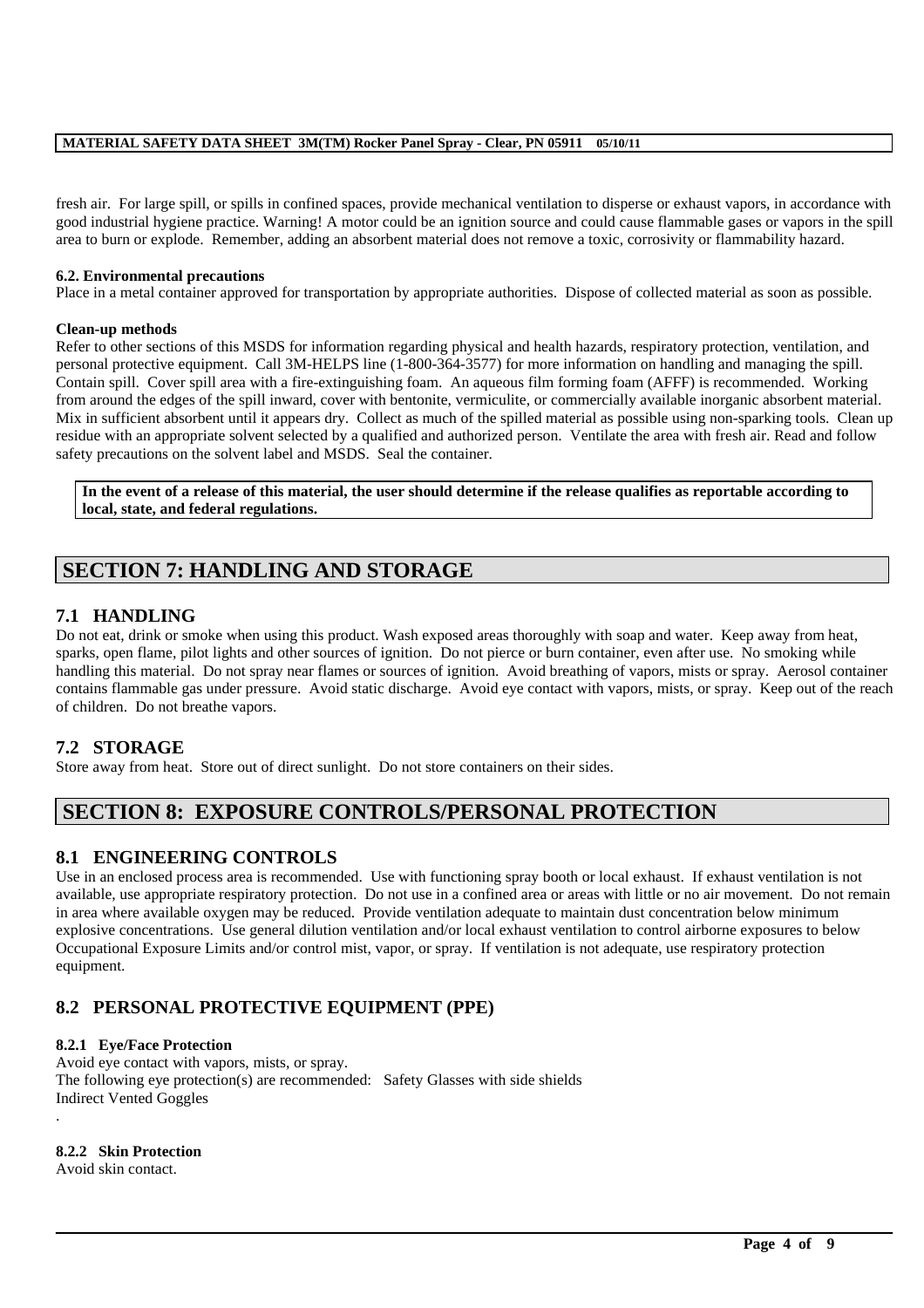Select and use gloves and/or protective clothing to prevent skin contact based on the results of an exposure assessment. Consult with your glove and/or protective clothing manufacturer for selection of appropriate compatible materials. Gloves made from the following material(s) are recommended: Fluoroelastomer Polyvinyl Alcohol (PVA) .

#### **8.2.3 Respiratory Protection**

Avoid breathing of vapors, mists or spray. Do not breathe vapors.

Select one of the following NIOSH approved respirators based on airborne concentration of contaminants and in accordance with OSHA regulations: Half facepiece or fullface air-purifying respirator with organic vapor cartridges

. Select and use respiratory protection to prevent an inhalation exposure based on the results of an exposure assessment. Consult with your respirator manufacturer for selection of appropriate types of respirators.

#### **8.2.4 Prevention of Swallowing**

Do not eat, drink or smoke when using this product. Wash exposed areas thoroughly with soap and water.

### **8.3 EXPOSURE GUIDELINES**

| Ingredient                 | <b>Authority</b> | <b>Type</b>        | Limit             | <b>Additional Information</b> |
|----------------------------|------------------|--------------------|-------------------|-------------------------------|
| 1-METHOXY-2-PROPYL ACETATE | <b>AIHA</b>      | TWA                | $50$ ppm          |                               |
| 1-METHOXY-2-PROPYL ACETATE | <b>CMRG</b>      | <b>TWA</b>         | $10 \text{ mg/m}$ |                               |
| 1-METHOXY-2-PROPYL ACETATE | <b>CMRG</b>      | STEL               | 90 ppm            |                               |
| 2,6-DI-TERT-BUTYL-P-CRESOL | <b>ACGIH</b>     | TWA, inhalable     | $2 \text{ mg/m}$  |                               |
|                            |                  | fraction and vapor |                   |                               |
| <b>BUTYL ALCOHOL</b>       | ACGIH            | TWA                | $20$ ppm          |                               |
| <b>BUTYL ALCOHOL</b>       | <b>OSHA</b>      | <b>TWA</b>         | $300$ mg/m $3$    |                               |
| <b>DIMETHYL ETHER</b>      | AIHA             | TWA                | 1880 mg/m3        |                               |
| <b>DIMETHYL ETHER</b>      | <b>CMRG</b>      | <b>TWA</b>         | 1000 ppm          |                               |
| ETHYL ACETATE              | <b>ACGIH</b>     | TWA                | $400$ ppm         |                               |
| <b>ETHYL ACETATE</b>       | <b>OSHA</b>      | TWA                | $1400$ mg/m3      |                               |
| ETHYL ALCOHOL              | ACGIH            | <b>STEL</b>        | 1000 ppm          |                               |
| ETHYL ALCOHOL              | <b>OSHA</b>      | TWA                | 1900 $mg/m3$      |                               |
| <b>N-BUTYL ACETATE</b>     | <b>ACGIH</b>     | TWA                | 150 ppm           |                               |
| <b>N-BUTYL ACETATE</b>     | <b>ACGIH</b>     | <b>STEL</b>        | $200$ ppm         |                               |
| N-BUTYL ACETATE            | <b>OSHA</b>      | TWA                | $710$ mg/m $3$    |                               |
| <b>PROPANE</b>             | <b>OSHA</b>      | TWA                | $1800$ mg/m3      |                               |

SOURCE OF EXPOSURE LIMIT DATA:

ACGIH: American Conference of Governmental Industrial Hygienists CMRG: Chemical Manufacturer Recommended Guideline OSHA: Occupational Safety and Health Administration AIHA: American Industrial Hygiene Association Workplace Environmental Exposure Level (WEEL)

## **SECTION 9: PHYSICAL AND CHEMICAL PROPERTIES**

**Specific Physical Form:** Aerosol **Odor, Color, Grade:** Clear, fruity odor **General Physical Form:** Liquid **Autoignition temperature** *No Data Available*<br>**Flash Point** -156 °F [*Details:* F **Flammable Limits(LEL)** 2.30 % **Flammable Limits(UEL)** 26.70 % **Boiling Point** *No Data Available* **Density** 0.899 g/ml

**Flash Point** -156 ºF [*Details:* Flammable gas]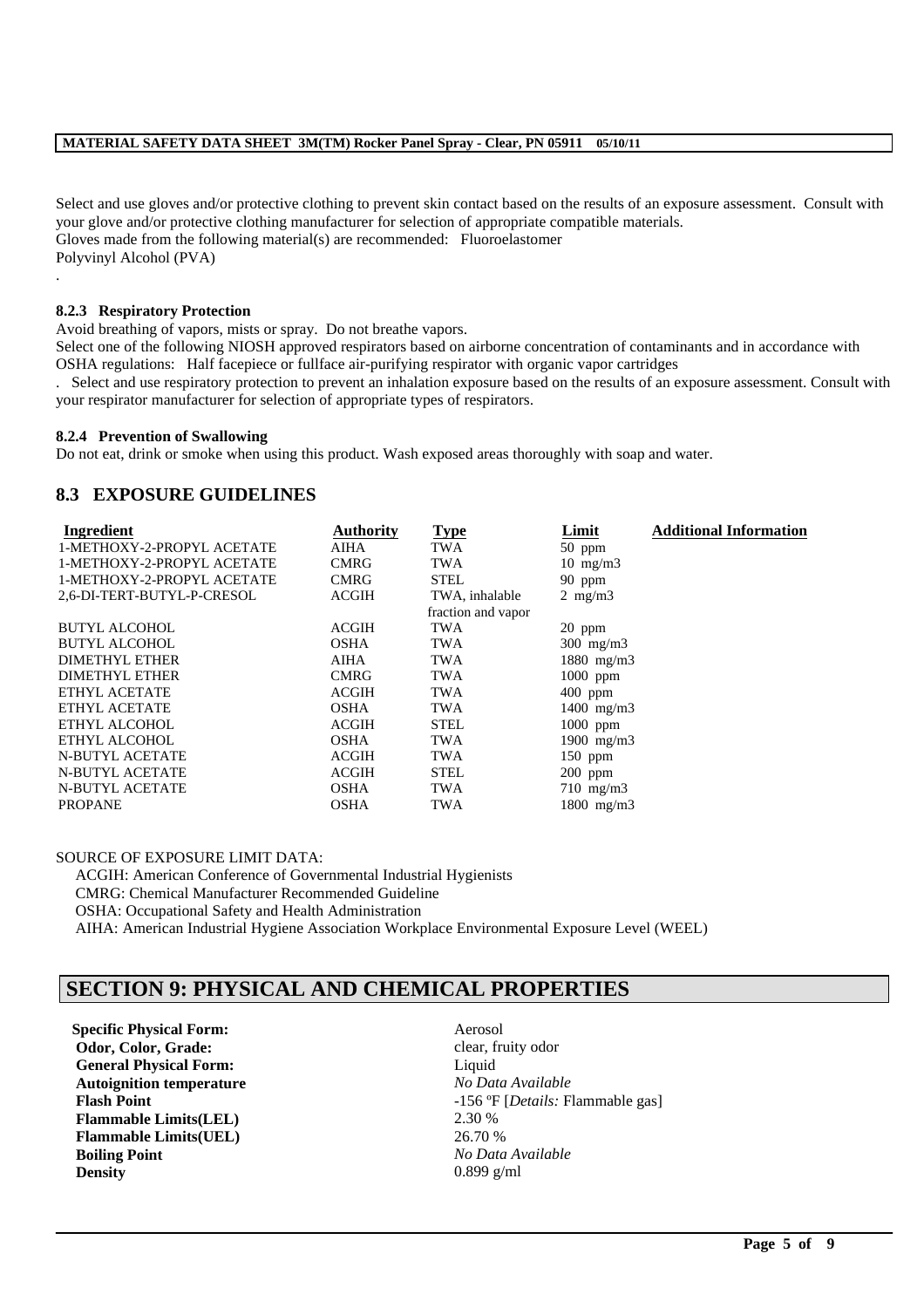**pH** *Not Applicable*

**Solubility in Water** Negligible **Evaporation rate** *No Data Available* **Kow - Oct/Water partition coef** *No Data Available* **Percent volatile** 85.53 %

**Vapor Density** >=1.00 [*Ref Std:* AIR=1]

**Vapor Pressure** *No Data Available*

**Specific Gravity** 0.899 [*Ref Std: WATER=1] [Details: Liquid portion]* **Melting point** *No Data Available*

**Hazardous Air Pollutants** 0.702 % weight [*Test Method:* Calculated] **Volatile Organic Compounds** 767 g/l [*Test Method: calculated SCAQMD rule 443.1*] **Volatile Organic Compounds** 6.40 lb/gal [*Test Method:* calculated SCAQMD rule 443.1] **Volatile Organic Compounds** 85.4 % weight [*Test Method:* calculated per CARB title 2] **VOC Less H2O & Exempt Solvents** 768 g/l [*Test Method: calculated SCAQMD rule 443.1*] **Viscosity** Approximately 60 centipoise [*Details: Liquid portion*]

# **SECTION 10: STABILITY AND REACTIVITY**

**Stability:** Stable.

**Materials and Conditions to Avoid: 10.1 Conditions to avoid** Heat

**10.2 Materials to avoid** None known

**Hazardous Polymerization:** Hazardous polymerization will not occur.

## **Hazardous Decomposition or By-Products**

**Substance Condition** Carbon monoxide Not Specified Carbon dioxide Not Specified Hydrogen Chloride Not Specified

# **SECTION 11: TOXICOLOGICAL INFORMATION**

Please contact the address listed on the first page of the MSDS for Toxicological Information on this material and/or its components.

\_\_\_\_\_\_\_\_\_\_\_\_\_\_\_\_\_\_\_\_\_\_\_\_\_\_\_\_\_\_\_\_\_\_\_\_\_\_\_\_\_\_\_\_\_\_\_\_\_\_\_\_\_\_\_\_\_\_\_\_\_\_\_\_\_\_\_\_\_\_\_\_\_\_\_\_\_\_\_\_\_\_\_\_\_\_\_\_\_\_\_\_\_\_\_\_\_

# **SECTION 12: ECOLOGICAL INFORMATION**

# **ECOTOXICOLOGICAL INFORMATION**

Not determined.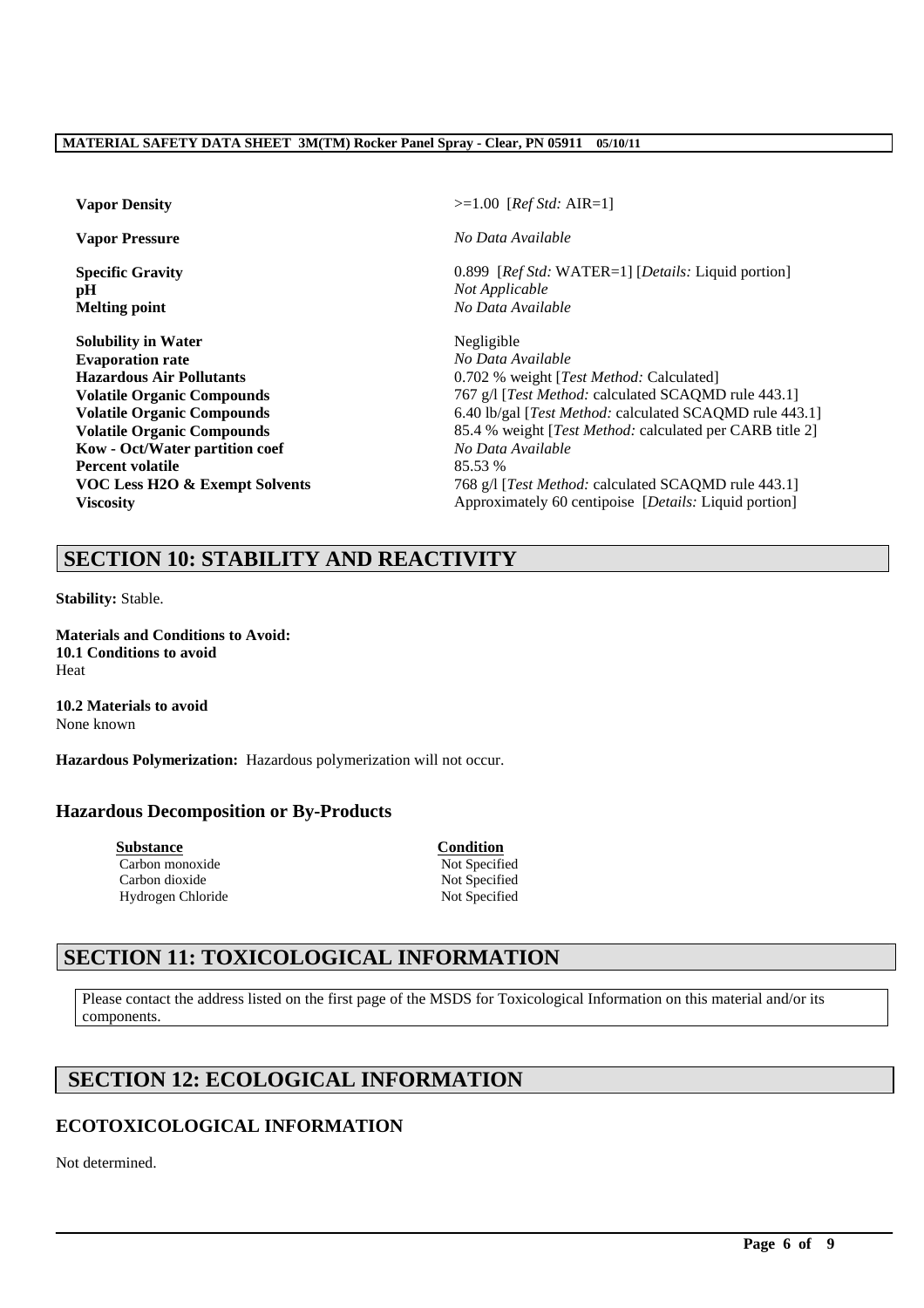## **CHEMICAL FATE INFORMATION**

Not determined.

## **SECTION 13: DISPOSAL CONSIDERATIONS**

**Waste Disposal Method:** Incinerate in a permitted hazardous waste incinerator. As a disposal alternative, dispose of waste product in a permitted hazardous waste facility.

Facility must be capable of handling aerosol cans. Combustion products will include HCl. Facility must be capable of handling halogenated materials.

Dispose of empty product containers in a sanitary landfill.

**EPA Hazardous Waste Number (RCRA):** D001 (Ignitable)

**Since regulations vary, consult applicable regulations or authorities before disposal.**

# **SECTION 14:TRANSPORT INFORMATION**

**ID Number(s):** 60-9800-0986-8

**For Transport Information, please visit http://3M.com/Transportinfo or call 1-800-364-3577 or 651-737-6501.**

# **SECTION 15: REGULATORY INFORMATION**

## **US FEDERAL REGULATIONS**

Contact 3M for more information.

#### **311/312 Hazard Categories:**

Fire Hazard - Yes Pressure Hazard - Yes Reactivity Hazard - No Immediate Hazard - Yes Delayed Hazard - Yes

#### **Section 313 Toxic Chemicals subject to the reporting requirements of that section and 40 CFR part 372 (EPCRA):**

| Ingredient           | C.A.S. No | $\%$ by Wt |  |
|----------------------|-----------|------------|--|
| <b>BUTYL ALCOHOL</b> | 71-36-3   | $5 - 10$   |  |

#### **STATE REGULATIONS**

Contact 3M for more information.

#### **CHEMICAL INVENTORIES**

The components of this product are in compliance with the chemical notification requirements of TSCA.

All applicable chemical ingredients in this material are listed on the European Inventory of Existing Chemical Substances (EINECS), or are exempt polymers whose monomers are listed on EINECS. Contact 3M for more information.

\_\_\_\_\_\_\_\_\_\_\_\_\_\_\_\_\_\_\_\_\_\_\_\_\_\_\_\_\_\_\_\_\_\_\_\_\_\_\_\_\_\_\_\_\_\_\_\_\_\_\_\_\_\_\_\_\_\_\_\_\_\_\_\_\_\_\_\_\_\_\_\_\_\_\_\_\_\_\_\_\_\_\_\_\_\_\_\_\_\_\_\_\_\_\_\_\_

## **INTERNATIONAL REGULATIONS**

Contact 3M for more information.

**WHMIS:** Hazardous

## **ADDITIONAL INFORMATION**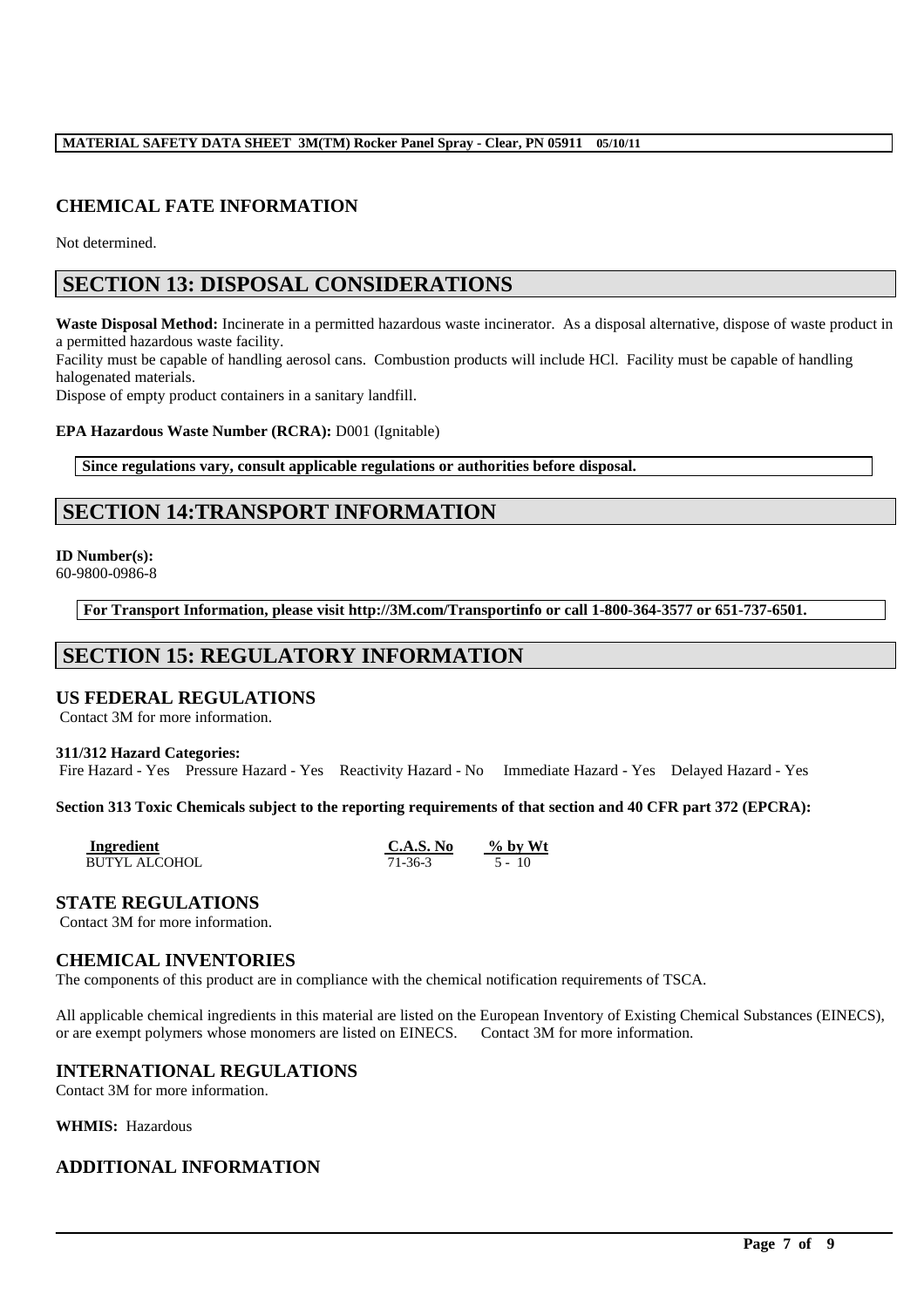Coating Category: Automotive Bumper and Trim Products. VOC Standard = 95%.

### **This MSDS has been prepared to meet the U.S. OSHA Hazard Communication Standard, 29 CFR 1910.1200.**

# **SECTION 16: OTHER INFORMATION**

#### **NFPA Hazard Classification**

**Health:** 2 **Flammability:** 4 **Reactivity:** 0 **Special Hazards:** None **Aerosol Storage Code:** 2

National Fire Protection Association (NFPA) hazard ratings are designed for use by emergency response personnel to address the hazards that are presented by short-term, acute exposure to a material under conditions of fire, spill, or similar emergencies. Hazard ratings are primarily based on the inherent physical and toxic properties of the material but also include the toxic properties of combustion or decomposition products that are known to be generated in significant quantities.

Revision Changes:

- Section 16: Disclaimer (second paragraph) was modified.
- Section 8: Eye/face protection information was modified.
- Section 8: Skin protection recommended gloves information was modified.
- Section 8: Respiratory protection recommended respirators information was modified.
- Section 3: Immediate other hazard(s) was modified.
- Section 14: Transportation legal text was modified.
- Section 15: Inventories information was modified.
- Section 9: Boiling point information was modified.
- Section 5: Flammable limits (UE) information was modified.
- Section 5: Flammable limits (LEL) information was modified.
- Section 9: Property description for optional properties was modified.
- Section 8: Respiratory protection recommended respirators guide was modified.
- Section 9: Flammable limits (LEL) information was modified.
- Section 9: Flammable limits (UEL) information was modified.
- Section 9: Density information was added.
- Section 5: Flash point information was added.
- Section 9: Flash point information was added.
- Section 14: ID Number Heading Template 1 was added.
- Section 14: ID Number(s) Template 1 was added.
- Section 2: Ingredient table was added.
- Section 15: EPCRA 313 information was added.
- Section 15: EPCRA 313 text was added.
- Section 8: Exposure guidelines ingredient information was added.
- Section 8: Exposure guidelines data source legend was added.
- Section 3: Carcinogenicity table was added.
- Section 3: Carcinogenicity heading was added.
- Section 6: 6.2. Environmental precautions heading was added.
- Section 6: 6.1. Personal precautions, protective equipment and emergency procedures heading was added.

- Section 10.1 Conditions to avoid heading was added.
- Section 10.2 Materials to avoid heading was added.
- Section 16: Web address was added.
- Section 6: Personal precautions information was added.
- Section 6: Environmental procedures information was added.
- Section 6: Methods for cleaning up information was added.
- Section 10: Materials to avoid physical property was added.
- Section 10: Conditions to avoid physical property was added.